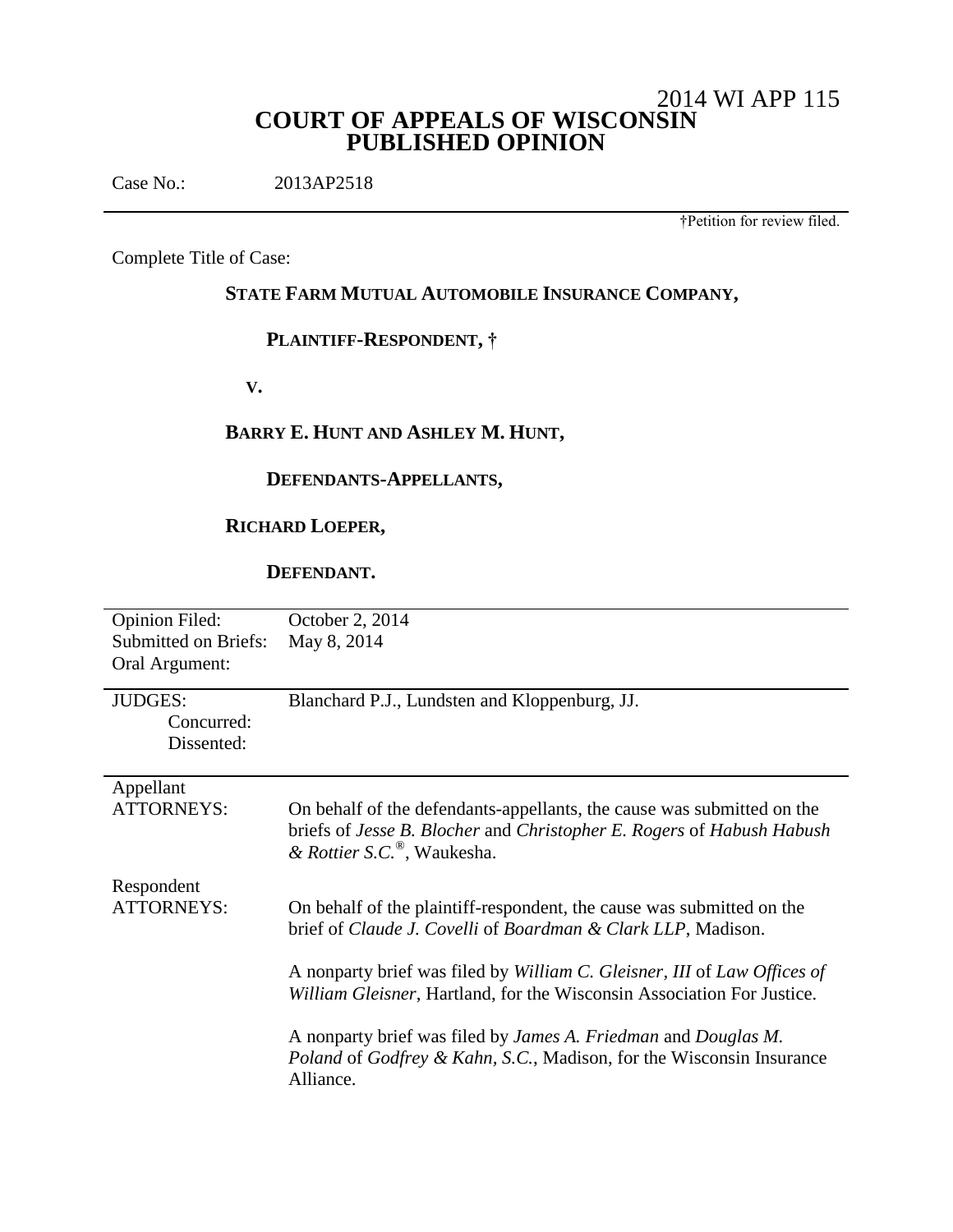# **2014 WI App 115**

# **COURT OF APPEALS DECISION DATED AND FILED**

### **October 2, 2014**

**Diane M. Fremgen Clerk of Court of Appeals**

### **NOTICE**

**This opinion is subject to further editing. If published, the official version will appear in the bound volume of the Official Reports.** 

**A party may file with the Supreme Court a petition to review an adverse decision by the Court of Appeals.** *See* **WIS. STAT. § 808.10 and RULE 809.62.** 

# **Appeal No. 2013AP2518 Cir. Ct. No. 2012CV327**

### **STATE OF WISCONSIN IN COURT OF APPEALS**

### **STATE FARM MUTUAL AUTOMOBILE INSURANCE COMPANY,**

### **PLAINTIFF-RESPONDENT,**

 **V.**

**BARRY E. HUNT AND ASHLEY M. HUNT,**

 **DEFENDANTS-APPELLANTS,**

**RICHARD LOEPER,**

 **DEFENDANT.**

APPEAL from an order of the circuit court for Columbia County: ALAN J. WHITE, Judge. *Reversed*.

Before Blanchard P.J., Lundsten and Kloppenburg, JJ.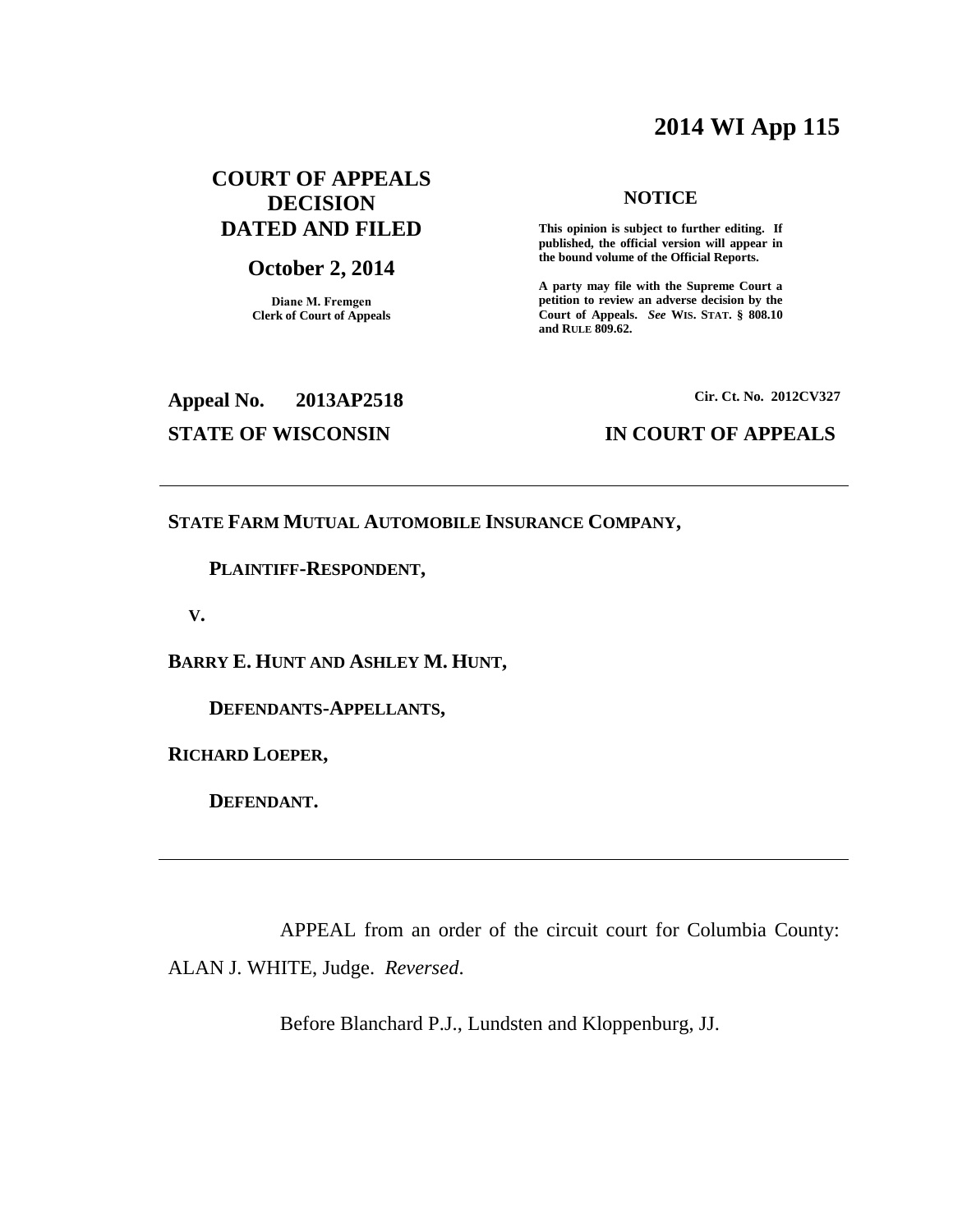¶1 BLANCHARD, P.J. This case arises from a collision between a vehicle driven by Barry Hunt and a snow plow owned by Dane County and operated by a county employee. Barry Hunt and his wife, Ashley Hunt, had a motor vehicle liability policy with State Farm Mutual Insurance Co. at the time of the collision. The damages recoverable from the county and its employee are capped by statute at \$250,000, WIS. STAT. § 345.05(3) (2011-12), and the Hunts claimed damages greater than that amount. The issue presented is whether the Hunts can rely on their policy, as affected by the underinsured motorist coverage provisions found at WIS. STAT.  $\S 632.32(2)$  and (4)  $(2009-10)$ , to recover their damages arising out of this collision in excess of \$250,000 and up to the limits of the underinsured motorist coverage required by statute.

¶2 The circuit court granted summary judgment to State Farm, concluding that the Hunts could not recover damages in excess of \$250,000 under their policy as affected by the underinsured motorist coverage law for two reasons: (1) the Hunts are not "legally entitled to recover" damages, within the meaning of WIS. STAT. § 632.32(2)(d), beyond the \$250,000 statutory liability cap applicable to a claim against a municipality for negligent operation of a vehicle; and (2) government owned vehicles are excluded from the definition of an underinsured motor vehicle under the terms of the Hunts' policy.

¶3 We conclude that the Hunts are "legally entitled to recover" damages within the meaning of WIS. STAT. § 632.32(2)(d) and that, assuming that

<sup>&</sup>lt;sup>1</sup> Because the policy at issue in this appeal is based on the 2009-10 version of WIS. STAT. § 632.32, all future references to the Wisconsin Statutes are to the 2009-10 version unless otherwise noted.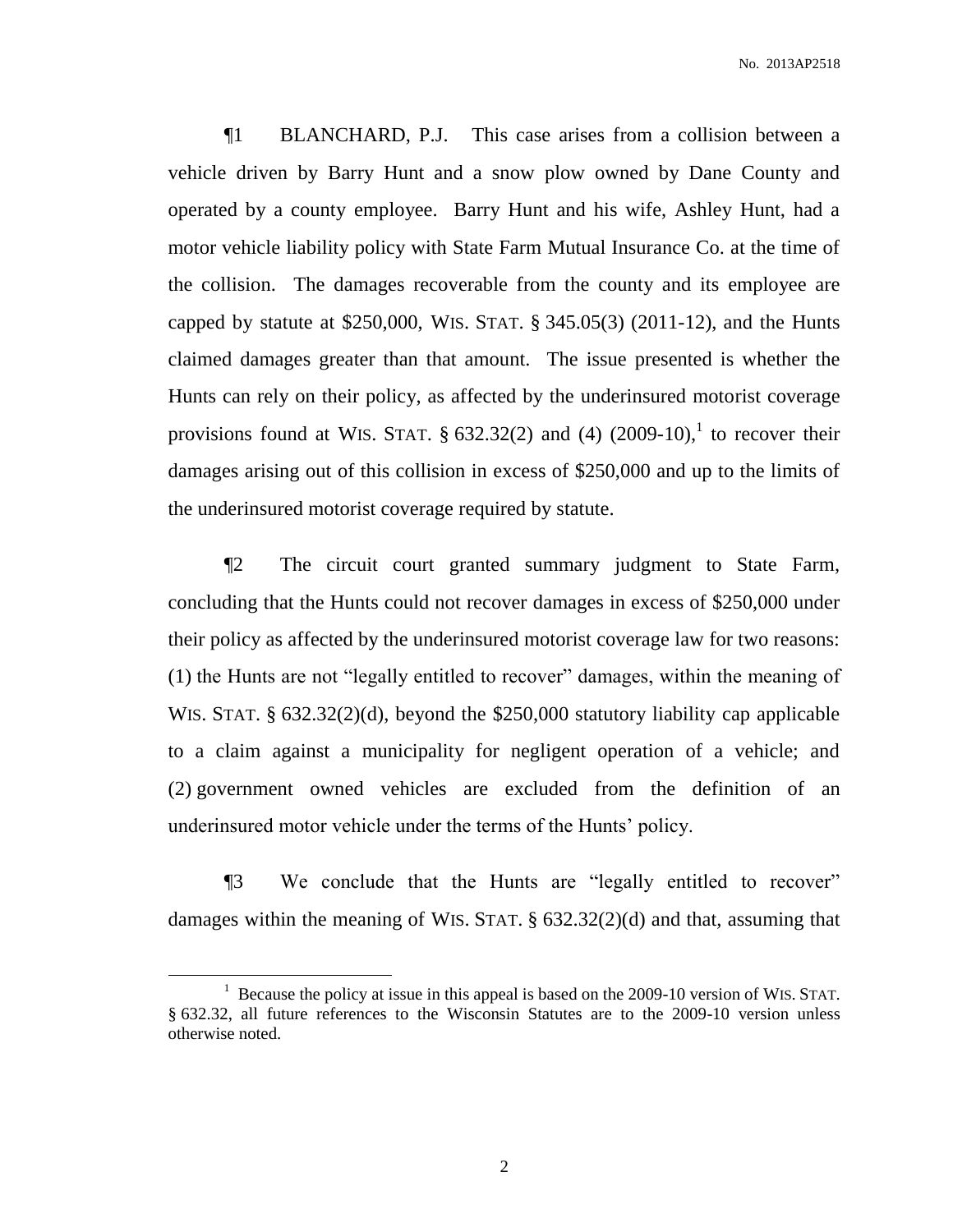the definition of underinsured motor vehicle in the Hunts' policy included an exclusion for government-owned vehicles, this exclusion is void under § 632.32. Therefore, we reverse the decision of the circuit court granting summary judgment to State Farm.

### **BACKGROUND**

¶4 The following facts or allegations are undisputed for the purposes of this appeal. Barry Hunt sustained serious injuries as a result of a collision between his vehicle and a Dane County snow plow in January 2012. These injuries were caused by a county employee's negligence. The Hunts filed a notice of claim, in accordance with WIS. STAT. § 893.80(1d) (2011-12), claiming \$5,850,000 in damages against the county and its employee.

**[5** Pursuant to WIS. STAT.  $\S 345.05(3)$  (2011-12), the damages recoverable from the county and its employee are capped at \$250,000.

¶6 At the time of the collision, the Hunts had a motor vehicle liability insurance policy with State Farm, which had been issued on October 10, 2011. The date matters because at that time WIS. STAT. § 632.32, which sets forth requirements for motor vehicle insurance, required all motor vehicle liability policies to provide underinsured motorist coverage. *See* § 632.32(1), (4)(a)2m.<sup>2</sup>

 $\overline{a}$ 

 $2$  This law was amended in 2011 to repeal the underinsured motorist coverage requirement. 2011 Wis. Act 14, §§ 15c, 17m, 19m. Policies effective after November 1, 2011, are not required to include underinsured motorist coverage, although insurers are required to notify policyholders of the availability of underinsured motorist coverage. WIS. STAT. § 632.32(4m)(a) (2011-12).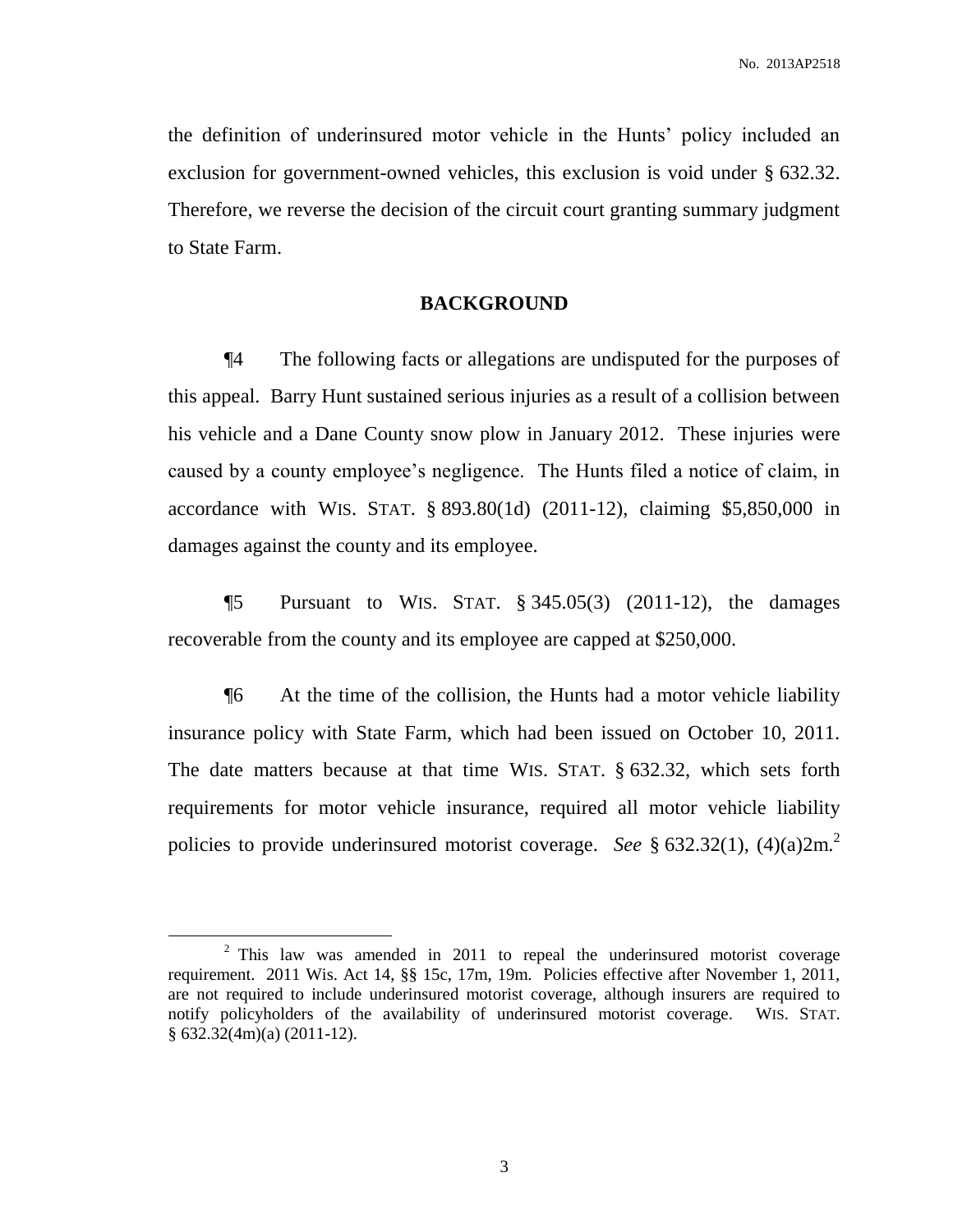Under this version of the law, underinsured motorist coverage was defined by statute as follows:

> coverage for the protection of persons insured under that coverage who are legally entitled to recover damages for bodily injury, death, sickness, or disease from owners or operators of underinsured motor vehicles.

Sec. 632.32(2)(d). This statute further defined an underinsured motor vehicle as a motor vehicle to which the following subsections apply, as pertinent to the issues raised in this appeal:

> 2. At the time of the accident, a bodily injury liability insurance policy applies to the motor vehicle[,] or the owner or operator of the motor vehicle has furnished proof of financial responsibility … or is a self-insurer ….

> 3. The limits under the bodily injury liability insurance policy or with respect to the proof of financial responsibility or self-insurance are less than the amount needed to fully compensate the insured for his or her damages.

Sec. 632.32(2)(e).

**T** $\frac{1}{2}$  Pursuant to WIS. STAT. § 632.32(4)(a)2m., the Hunts' State Farm policy provided underinsured motorist coverage in the amount of \$100,000 per person or \$300,000 per accident. The insuring agreement provided that State Farm "will pay compensatory damages for **bodily injury** an **insured** is legally entitled to recover from the owner or driver of an **underinsured motor vehicle** …." The Hunts' policy exempted vehicles "**owned by** or rented to any government" from its definition of an underinsured motor vehicle. However, an endorsement to the policy redefined an underinsured motor vehicle and, in doing so, did not include any language regarding an exclusion for government vehicles.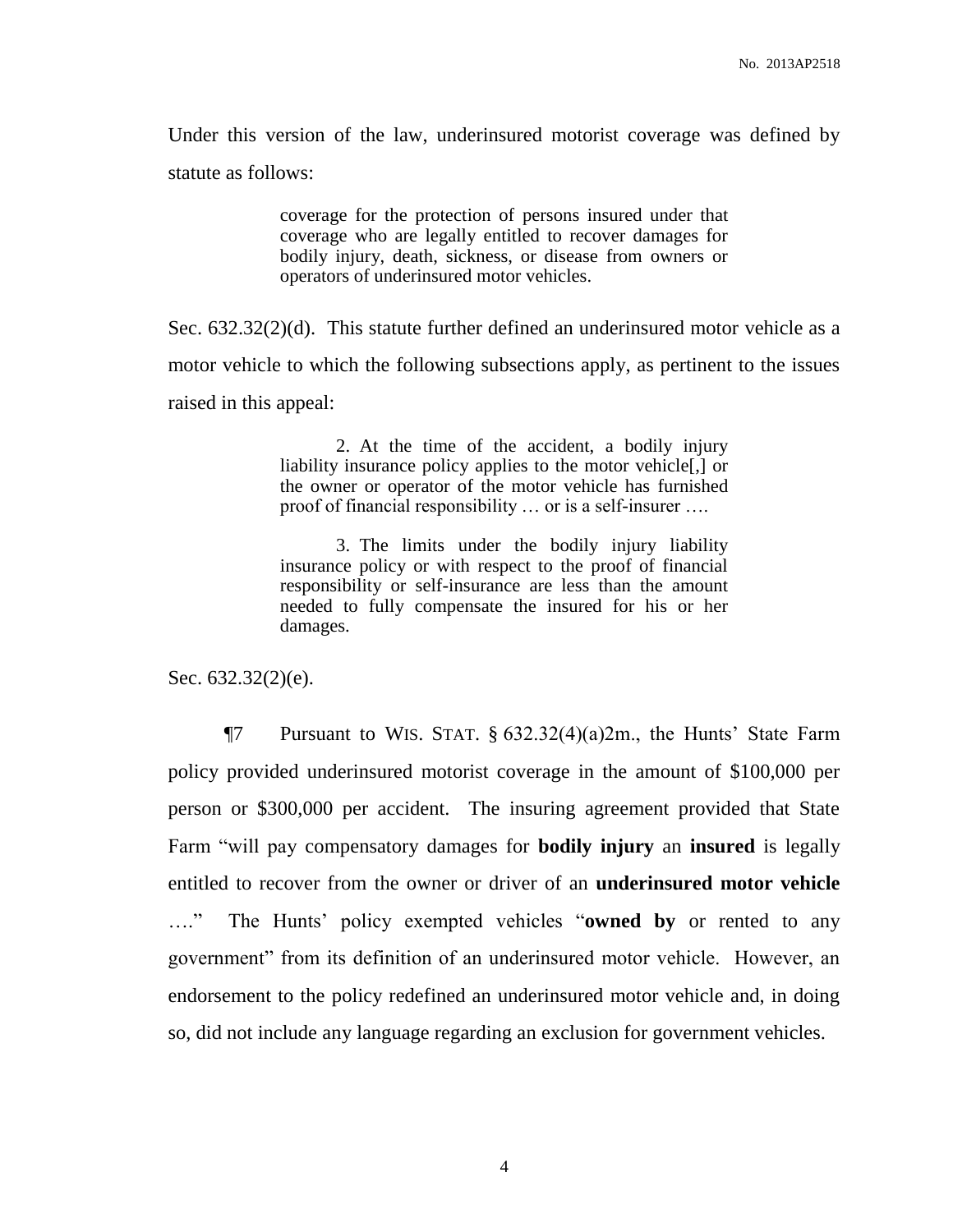No. 2013AP2518

¶8 The Hunts sought recovery pursuant to their underinsured motorist coverage. State Farm filed a complaint for declaratory judgment and a motion for summary judgment seeking a declaration that the Hunts' policy, as affected by WIS. STAT. § 632.32, does not provide underinsured motorist coverage for the collision. State Farm argued that the only damages the Hunts are "legally entitled to recover" from the county and its employee are capped by statute at \$250,000, and that there is no dispute that damages up to that amount are otherwise fully covered. State Farm also argued that the snow plow was not an underinsured motor vehicle because it was owned by a governmental unit.

¶9 The circuit court granted State Farm's motion for summary judgment, concluding that State Farm was not required to provide underinsured motor vehicle coverage for both of the reasons offered by State Farm. Relying on *State Farm Mutual Auto Insurance Co. v. Gillette*, 2002 WI 31, 251 Wis. 2d 561, 641 N.W.2d 662, the court interpreted the phrase "legally entitled to recover" to refer to the amount of damages the Hunts could actually recover from the county and its employee. Because the Hunts could recover only \$250,000 under the cap established by statute, the court determined that the Hunts were not "legally entitled to recover" sums in excess of that and their State Farm underinsured motorist coverage did not apply. As a separate ground for granting summary judgment, the court determined that the exclusion of government-owned vehicles from the definition of an underinsured motor vehicle was retained in the endorsement, and that this exclusion was valid pursuant to WIS. STAT.  $§ 632.32(5)(e)$ . The Hunts now appeal.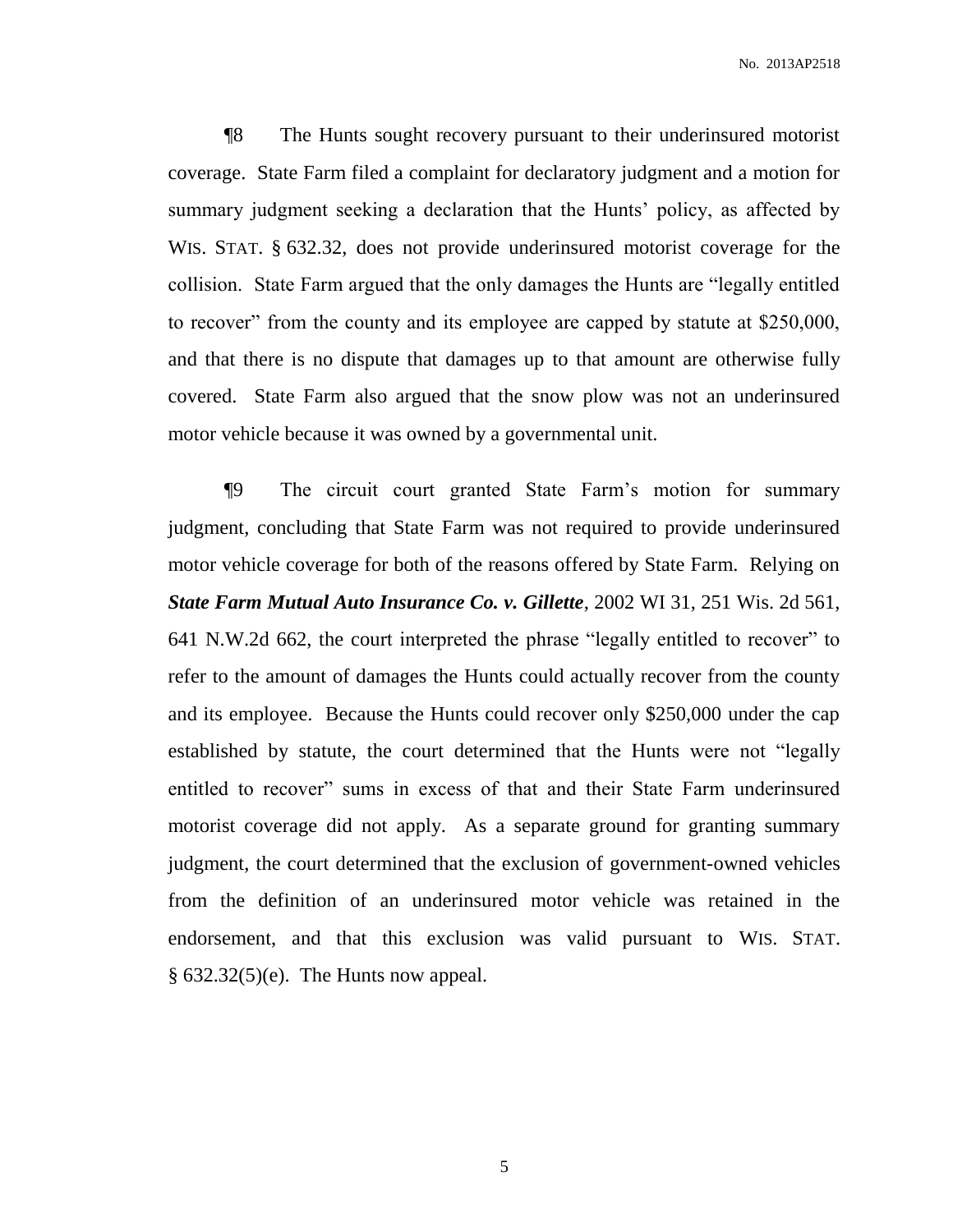### **DISCUSSION**

¶10 The Hunts argue that the circuit court erred in granting summary judgment in favor of State Farm for two reasons. First, the Hunts argue that the phrase "legally entitled to recover" in WIS. STAT.  $\S$  632.32(2)(d) means that the Hunts' underinsured motorist coverage applies whenever the insured demonstrates a valid tort claim for damages against the operator of an underinsured motor vehicle. Second, the Hunts argue that the endorsement to their State Farm policy did not exclude government vehicles from the definition of an underinsured motor vehicle and, even if it did, that this exclusion is invalid under § 632.32. For the reasons explained below, we agree with the Hunts on the interpretation of § 632.32(2)(d) and agree that an exclusion for government vehicles is invalid under § 632.32.

¶11 This court reviews a grant of summary judgment de novo, applying the same methodology as the circuit court. *See* WIS. STAT. § 802.08; *Green Spring Farms v. Kersten*, 136 Wis. 2d 304, 315, 401 N.W.2d 816 (1987). A party is entitled to summary judgment where "the pleadings, depositions, answers to interrogatories, and admissions on file, together with the affidavits, if any, show that there is no genuine issue as to any material fact and that the moving party is entitled to a judgment as a matter of law." Sec. 802.08(2).

¶12 The decision to grant or deny a declaratory judgment rests within the circuit court's sound discretion. *Olson v. Farrar*, 2012 WI 3, ¶24, 338 Wis. 2d 215, 809 N.W.2d 1. However, where the circuit court's exercise of discretion turns on a question of law, we review the court's decision de novo. *Id.* This case involves the application of a statute, WIS. STAT. § 632.32, which is a legal issue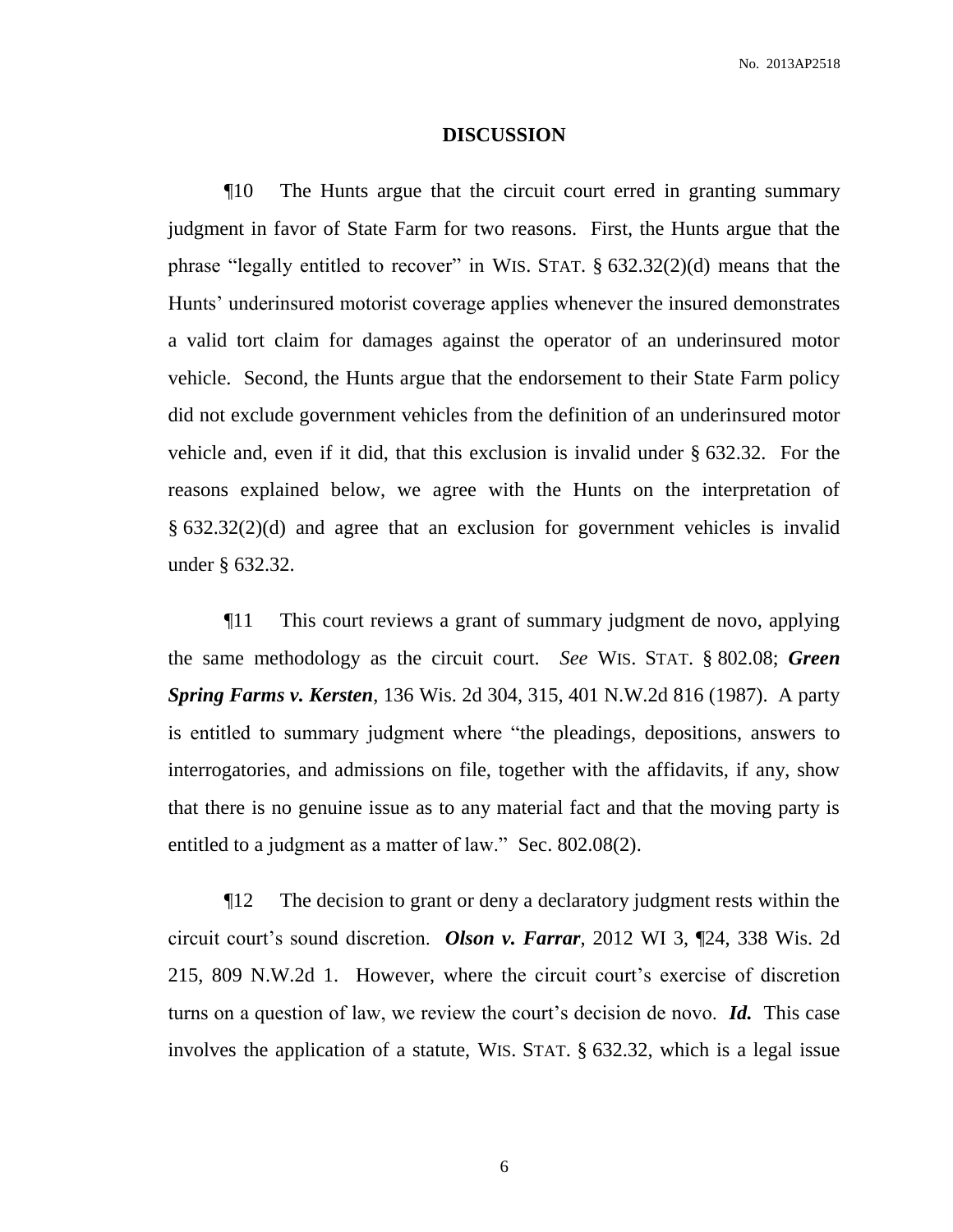and, thus, our review is de novo. *See Marotz v. Hallman*, 2007 WI 89, ¶15, 302 Wis. 2d 428, 734 N.W.2d 411.

¶13 We note at the outset that the parties agree that State Farm was required to provide underinsured motorist coverage to the Hunts as mandated by WIS. STAT. § 632.32(4)(a)2m., and that the policy could not provide less coverage than required by statute. *See Blazekovic v. City of Milwaukee*, 2000 WI 41, ¶37, 234 Wis. 2d 587, 610 N.W.2d 467 ("[A]n insured may not receive less coverage than that mandated by the statute."); *Trampf v. Prudential Prop. & Cas. Co.*, 199 Wis. 2d 380, 386, 544 N.W.2d 596 (Ct. App. 1996) ("An insurance policy may expand but not reduce the coverage required by [law]."). Thus, the parties frame their arguments in terms of the requirements for underinsured motorist coverage mandated by statute, and we have no reason to interpret policy language.

¶14 Statutory interpretation "'begins with the language of the statute.'" *State ex rel. Kalal v. Circuit Court for Dane Cnty.*, 2004 WI 58, ¶45, 271 Wis. 2d 633, 681 N.W.2d 110 (quoted source omitted). "Statutory language is given its common, ordinary, and accepted meaning, except that technical or speciallydefined words or phrases are given their technical or special definitional meaning." *Id.* We interpret the language of the statute "in the context in which it is used; not in isolation but as part of a whole; in relation to the language of surrounding or closely-related statutes; and reasonably, to avoid absurd or unreasonable results." *Id.*, ¶46. The "scope, context, and purpose" of a statute are relevant to a plain meaning interpretation as long as they are "ascertainable from the text and structure of the statute itself." *Id.*, ¶48. If the language of the statute is unambiguous, "there is no need to consult extrinsic sources of interpretation, such as legislative history." *Id.*, ¶46.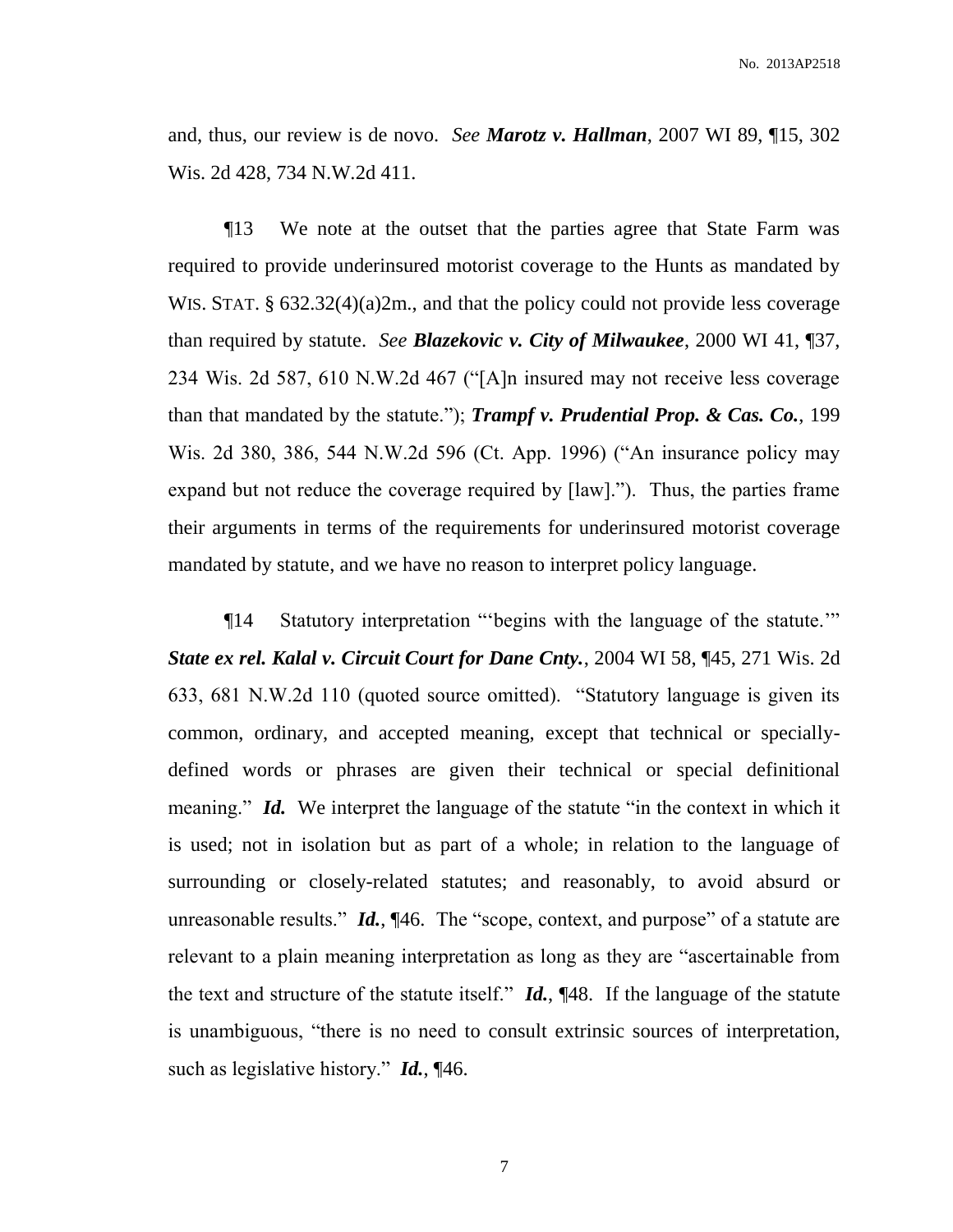¶15 If, however, the language of the statute is ambiguous, we turn to "interpretive resources outside the statutory text," most commonly legislative history, in order to ascertain its meaning. *Id.*, ¶¶48-50. A statute is ambiguous where "it is capable of being understood by reasonably well-informed persons in two or more senses." *Id.*, ¶47.

¶16 "The purpose of [WIS. STAT.] § 632.32 … is to assure insurance coverage to accident victims. Thus, [it] must be broadly construed so as to increase rather than limit coverage." *Kettner v. Wausau Ins. Cos.*, 191 Wis. 2d 723, 742, 530 N.W.2d 399 (Ct. App. 1995).

### *I. Legally Entitled to Recover Damages*

¶17 The parties first dispute whether the Hunts may recover damages in excess of \$250,000 and up to the limits of their policy's underinsured motorist coverage, as affected by WIS. STAT. § 632.32. To repeat, underinsured motorist coverage "means coverage for the protection of persons insured under that coverage who are legally entitled to recover damages … from owners or operators of underinsured motor vehicles." *See* § 632.32(2)(d). Therefore, the resolution of this dispute depends on whether the Hunts are "legally entitled to recover" damages from the county.

¶18 Neither party argues that the phrase "legally entitled to recover" is ambiguous but, rather, each party argues that a plain meaning interpretation of that phrase supports its position. The Hunts contend that the meaning of this phrase is that the insured seeking underinsured motorist coverage must demonstrate a valid tort claim for damages against the underinsured motorist, but need not show that all alleged damages sustained by the insured are recoverable from the tortfeasor. State Farm argues, to the contrary, that the meaning of "legally entitled to recover"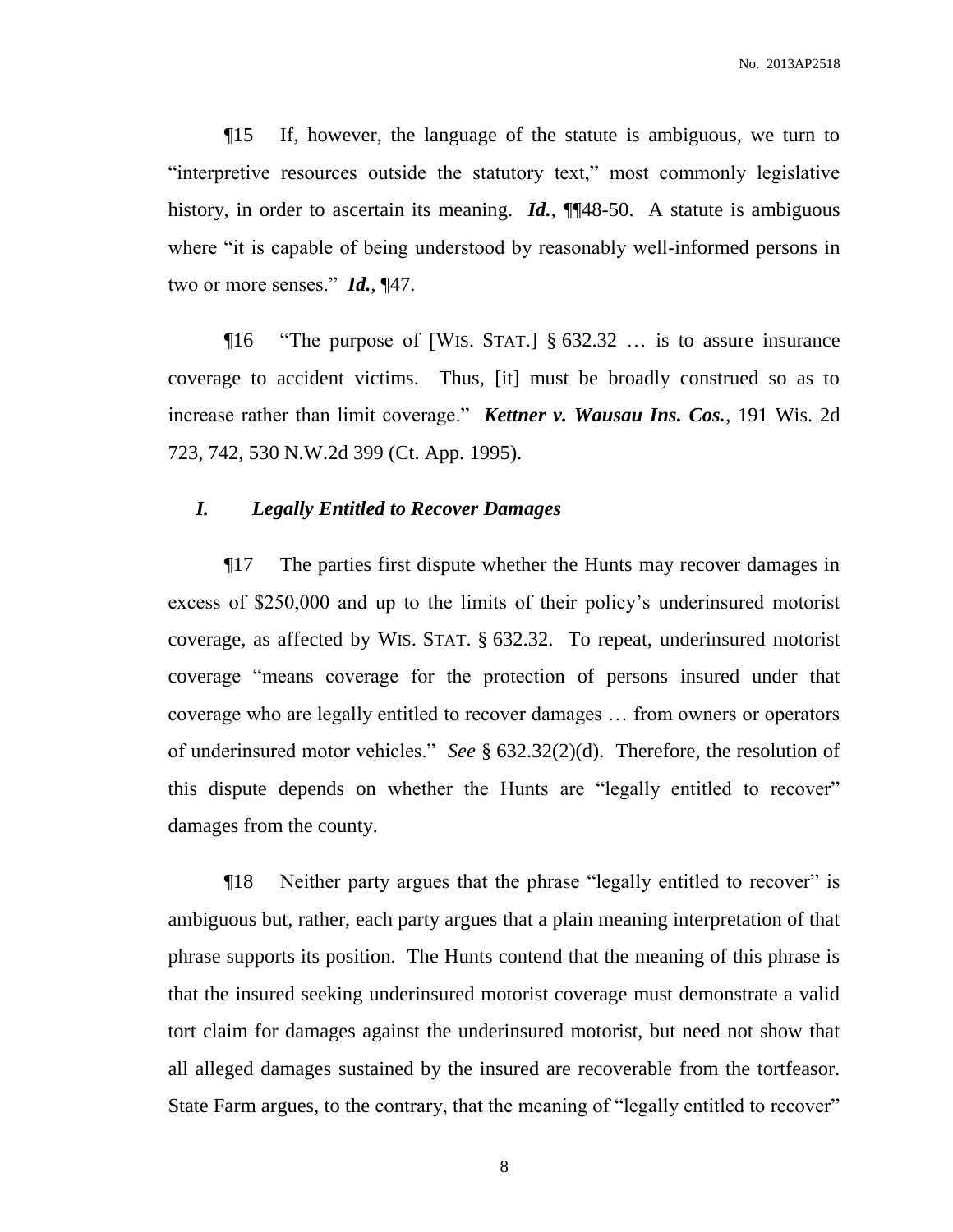is that the insured has coverage only "up to the amount for which the tortfeasor is liable under applicable tort law," an amount that, here, is limited by the statutory cap. Therefore, State Farm argues, because the Hunts cannot recover damages in excess of \$250,000 from the county or its employee due to the statutory limit on governmental liability, their underinsured motorist coverage does not apply here.

**The Stature 19** We turn first to the language of the statute.<sup>3</sup> The subject of the phrase "legally entitled to recover" is the insured. The word "recover" means "[t]o obtain by a judgment or other legal process … [t]o obtain damages or other relief; to succeed in a lawsuit or other legal proceeding." BLACK'S LAW DICTIONARY 1280 (7th ed. 1999). Thus, by its terms, the statute mandates underinsured motorist coverage where the insured is legally entitled to obtain damages, by a judgment or other legal process, against the underinsured motorist. On its face, this language requires that the insured be able to demonstrate a valid tort claim for damages in some amount against the tortfeasor, but it does not speak to whether all alleged damages are recoverable from the tortfeasor. One would have to inject additional language into the statute to capture the idea advanced by State Farm.

¶20 Further, WIS. STAT. § 632.32(2)(e) defines an underinsured motor vehicle as a vehicle with policy limits that are "less than the amount needed to *fully compensate* the insured for his or her damages." Sec. 632.32(2)(e)3. (emphasis added). This language addresses the amount needed to compensate the

 $\overline{a}$ 

<sup>&</sup>lt;sup>3</sup> In interpreting WIS. STAT. § 632.32(2)(d), we are assisted by the unpublished decision *Cordie v. American Family Mutual Insurance Co.*, No. 2013AP1772, unpublished slip op. (WI App April 9, 2014), for its persuasive value. *See* WIS. STAT. RULE 809.23(3)(b). The *Cordie* court addressed the issue presented here.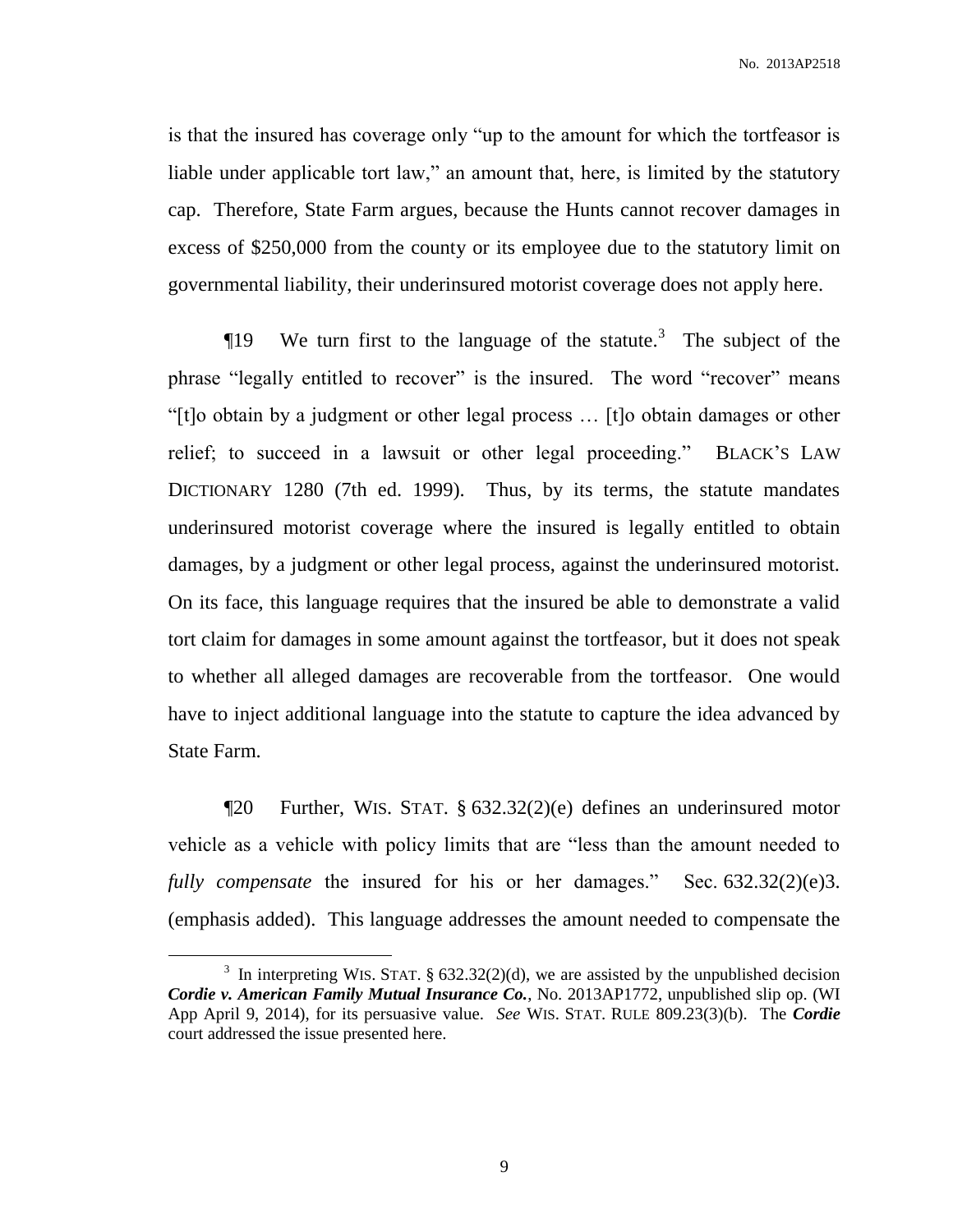insured, and does not address the tortfeasor's situation. Thus, this language is consistent with an insured's ability to invoke his or her underinsured motorist coverage up to the statutorily required policy limits where the amount actually recoverable against the tortfeasor is less than the damages claimed, as for example when a statutory cap is lower than the insured's damages. $4$ 

¶21 In addition, a plain language interpretation is guided by the text and structure of the statute as a whole, from which we may ascertain the "scope, context, and purpose" of the statute in which this phrase is used. *Kalal*, 271 Wis. 2d 633, ¶¶46, 48. Here, WIS. STAT. § 632.32 governs motor vehicle insurance policies, and its requirements "appl[y] to every policy of insurance issued or delivered in [Wisconsin] against the insured's liability for loss or damage resulting from accident caused by any motor vehicle …." Sec. 632.32(1). The 2009-10 version of the statute required every motor vehicle liability insurance policy to include underinsured motorist coverage. *See* § 632.32(4)(a)2m. In addition, this version of the statute included an anti-stacking provision and a provision prohibiting reducing clauses, both of which reflect the legislature's intent to ensure that insureds received underinsured motorist coverage for damages up to their policy limits. *See* § 632.32(6)(d) and (g).

<sup>&</sup>lt;sup>4</sup> State Farm argues that the Hunts improperly rely on WIS. STAT.  $\S$  632.32(2)(e) to "alter the definition of underinsured motorist coverage in" § 632.32(2)(d) and that this is "not a proper use of sub. (2)(e)3. because that subsection served an entirely different purpose." State Farm contends that the sole purpose of  $\S 632.32(2)(e)$  is to establish that underinsured motorist coverage must be applied using the "separate fund" approach, and not the "limits-to-limits" approach. Assuming without deciding that this was one legislative purpose, we fail to see how this undermines the Hunts' interpretation based on  $\S$  632.32(2)(e). State Farm fails to come to terms with the rule that, as explained above, we interpret statutory language "in the context in which it is used" and as part of the whole statutory scheme. *See State ex rel. Kalal v. Circuit Court for Dane Cnty.*, 2004 WI 58, ¶46, 271 Wis. 2d 633, 681 N.W.2d 110.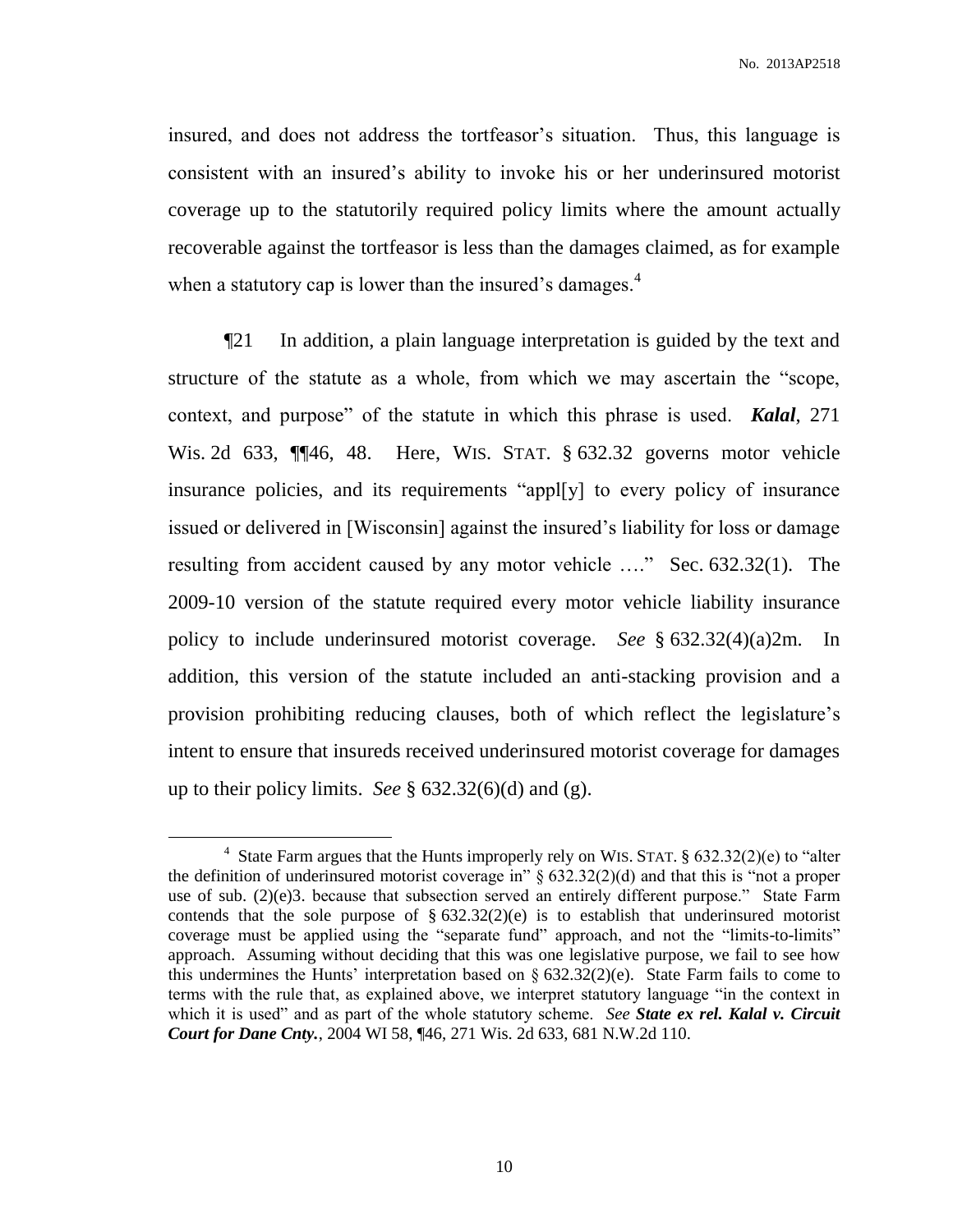¶22 The statutory language regarding uninsured motorist coverage also sheds light on the meaning of the phrase "legally entitled to recover." The legislature employed the same phrase in the definition of uninsured motorist coverage. *See* WIS. STAT. § 632.32(2)(f). The legislature went on to define an uninsured motor vehicle to include vehicles that are involved in "hit-and-run[s]" or that are otherwise "unidentified," or whose owners are "insolvent." Sec.  $632.32(2)(g)1.-3$ . These provisions require uninsured motorist coverage where insureds cannot recover any alleged damages from negligent tortfeasors. It follows that the legislature used the phrase "legally entitled to recover" to mean recovery that exceeds what insureds can actually recover from tortfeasors.

¶23 Moreover, even if we were to conclude that the phrase "legally entitled to recover" is ambiguous, we would still resolve this ambiguity in favor of the Hunts based on the legislative history of WIS. STAT. § 632.32. *See Kalal*, 271 Wis. 2d 633, ¶¶48-50. In signing into law 2009 Wis. Act 28, which created the mandate of underinsured motorist coverage in § 632.32, the governor explained that the purpose behind the amendments to  $\S$  632.32 was "to ensure that policy holders obtained the full benefit of the coverage they have purchased ...." Governor's Veto Message of 2009 A.B. 75, 2009 Wis. Act 28 at 39 (June 29, 2009). This statement reflects the legislature's intent that insureds seeking underinsured motorist coverage should receive coverage up to their policy limits. *See Landwehr v. Landwehr*, 2006 WI 64, ¶25, 291 Wis. 2d 49, 715 N.W.2d 180 (a governor's veto message is part of a statute's legislative history). Additionally, in 2010, the legislature specifically rejected a provision excluding motor vehicles owned by governmental units from the definition of underinsured motor vehicles. Assembly Amendment 1 to 2009 A.B. 701 (March 5, 2010); *see also* Wisconsin Legislative Council Amendment Memo, 2009 A.B. 701 (March 15, 2010). In so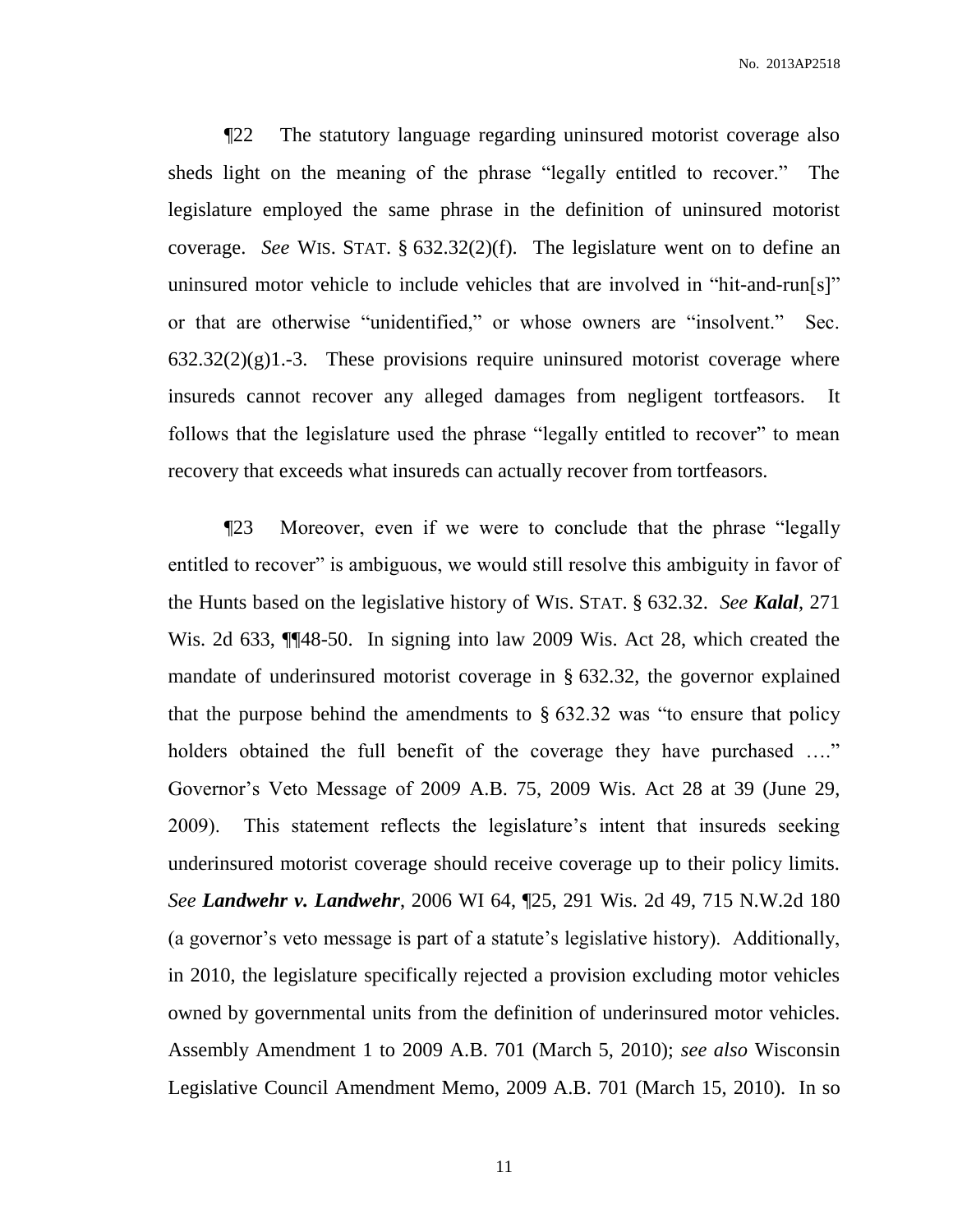doing, the legislature demonstrated its intent to retain underinsured motorist coverage up to the policy limits in instances where the underinsured motor vehicle is a government vehicle and the damages recoverable against the driver are capped by statute.

¶24 Based on the above, we agree with the Hunts that the phrase "legally entitled to recover" does not thwart underinsured motorist coverage for an insured who has not been fully compensated for his or her damages where the amount of damages an insured could actually recover from a tortfeasor is capped by statute.

¶25 State Farm makes three arguments for its contrary interpretation of the phrase "legally entitled to recover." First, State Farm argues that our interpretation conflicts with our supreme court's interpretation of a similar phrase in *Gillette*. *See Gillette*, 251 Wis. 2d 561. Second, State Farm argues that our interpretation of the statute is unreasonable because it would "improperly shift responsibility from the tortfeasor to the underinsured motorist insurer." Third, State Farm argues that our interpretation would produce absurd results when applied to other areas of tort law. We reject each of these arguments for the following reasons.

¶26 We turn first to State Farm's argument that the court's decision in *Gillette* controls here. State Farm argues that, under *Gillette*, the phrase "legally entitled to recover" is limited to those damages actually recoverable from the tortfeasor. In *Gillette*, two Wisconsin residents sought underinsured motorist coverage under a Wisconsin automobile liability policy issued by State Farm for noneconomic damages for pain and suffering arising out of a vehicle collision. *Id.*, **[11-14.** The policy at issue contained language providing that State Farm would pay "'damages for bodily injury an insured is legally entitled to collect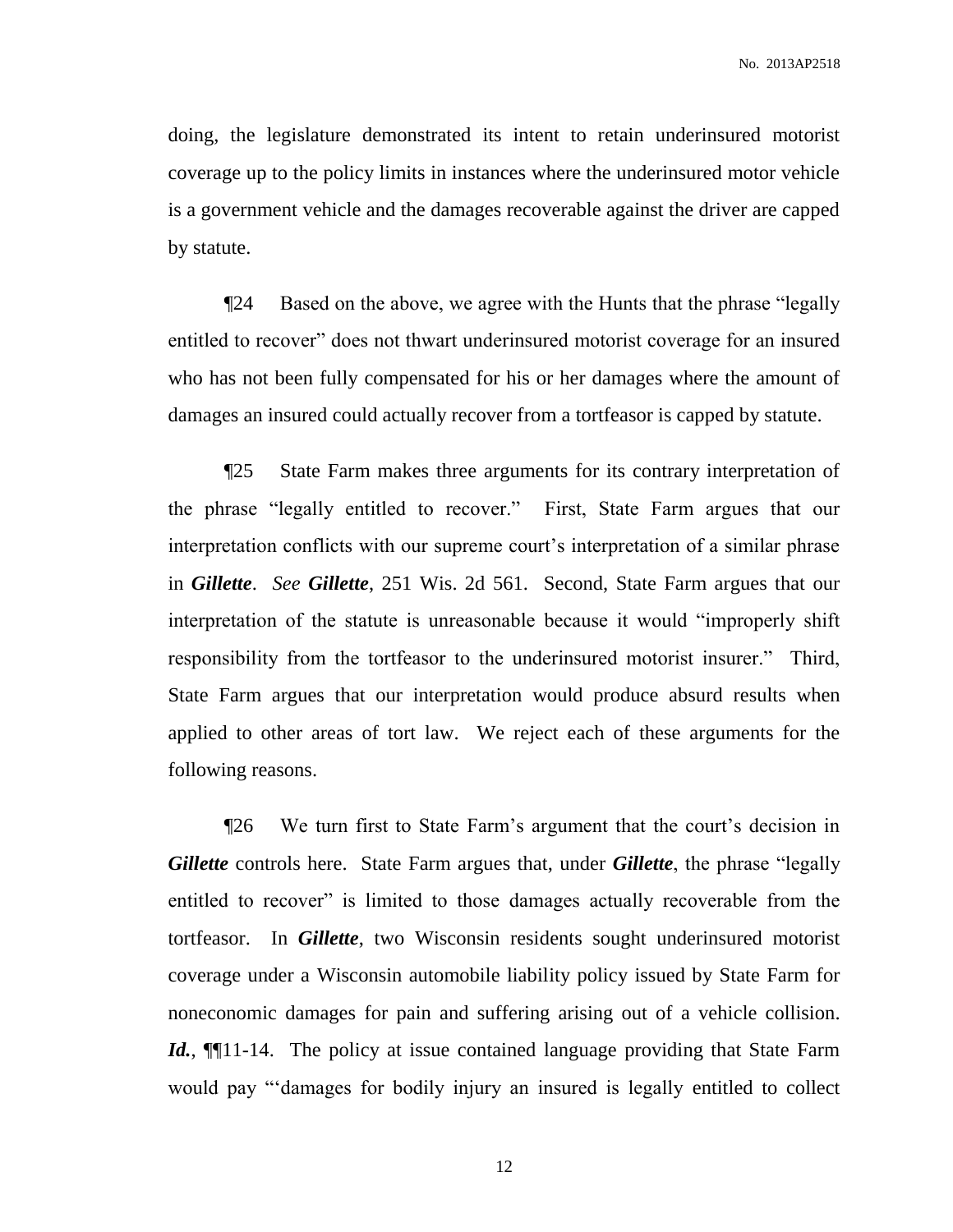from the owner or driver of an underinsured motor vehicle.'" *Id.*, ¶¶16-17 (quoting the insurance policy). The court interpreted the phrase "legally entitled to collect"<sup>5</sup> in this context to mean that

> an insurance company will compensate an insured for damages for bodily injury that the insured actually incurs *up to the amount of damages for which a driver of an underinsured motor vehicle is liable under the applicable law* up to the policy's liability limits.

*Id.*, ¶48 (emphasis added).

¶27 State Farm asserts that the court's conclusion in *Gillette* applies equally in the instant case and compels the conclusion that the phrase "legally entitled to recover" refers to the amount of damages that the insured can actually recover under applicable law against a negligent tortfeasor. We disagree.

¶28 In *Gillette*, the court explained:

The interpretation of the phrase "legally entitled to collect" arises in a variety of issues, including statutes of limitations; a tortfeasor's immunity from liability, such as governmental immunity; comparative negligence; and a statutory limitation on the amount of damages. We conclude that each issue as presented by a particular case must be analyzed separately to determine whether the insurance company should be treated the same as or different than an underinsured motorist. Different considerations may apply to each issue.

Id.,  $\P$ 40 (footnotes omitted).

<sup>5</sup> The court in *State Farm Mutual Insurance Co. v. Gillette*, 2002 WI 31, 251 Wis. 2d 56, 641 N.W.2d 662, explained that "cases do not seem to differentiate between the phrases 'legally entitled to recover' and 'legally entitled to collect.'" *Id.*, ¶29 n.19.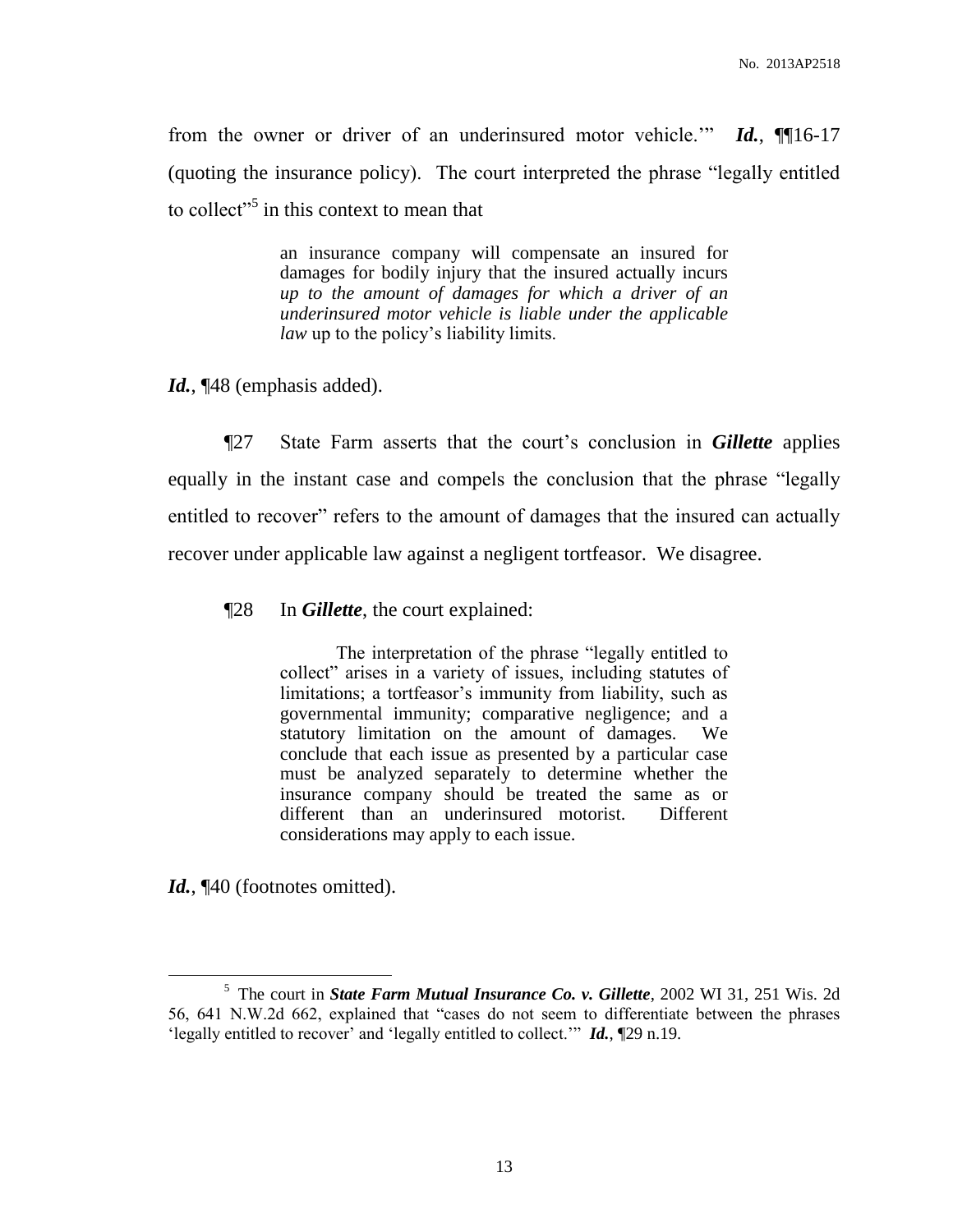¶29 In the language of *Gillette*, "[d]ifferent considerations" apply here than in *Gillette*. When *Gillette* was decided, the mandatory underinsured motorist coverage provision in WIS. STAT. § 632.32 was not yet in effect. The court's decision turned, in part, on its determination that, while underinsured motorist coverage is intended to both "put an insurance company in the shoes of an underinsured motorist and to compensate an insured fully for damages incurred up to the policy liability limits," "a policy need not necessarily provide coverage to fulfill both these purposes." *Id.*, ¶47. The court concluded that the policy at issue in *Gillette* could not "reasonably be read to provide coverage for all damages incurred." *Id.*

¶30 Here, unlike in *Gillette*, we are asked to interpret the phrase "legally entitled to recover" in a statute that mandates underinsured motorist coverage and defines that coverage in terms of whether the tortfeasor's policy limits are less than the amount necessary to "fully compensate" the insured. *See* WIS. STAT. § 632.32(2)(d) and (e). In this context, the phrase "legally entitled to recover" is not limited to damages that are actually recoverable against the tortfeasor.

¶31 We turn next to State Farm's second argument, that our interpretation of the phrase "legally entitled to recover" would "improperly shift responsibility from the tortfeasor to the underinsured motorist insurer." State Farm's argument here is premised on WIS. STAT. § 632.32(4)(c), which provides that:

> Unless an insurer waives the right to subrogation, insurers making payment under any of the coverages under this subsection shall, to the extent of the payment, be subrogated to the rights of their insured.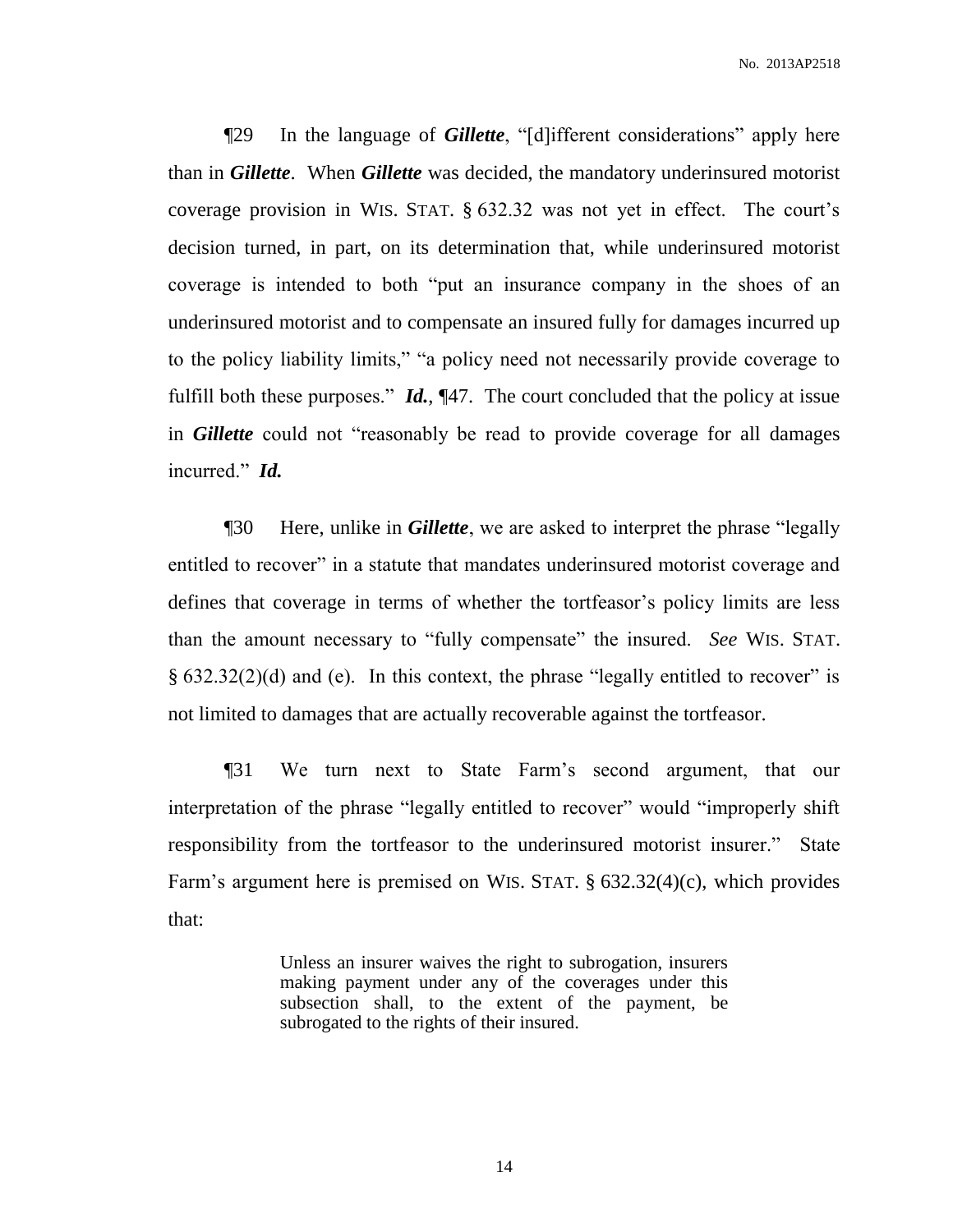State Farm argues that this provision conflicts with our interpretation of § 632.32(2)(d) because an insurer cannot pursue subrogation for sums in excess of \$250,000 from the county or its employee.

¶32 This argument fails for at least the following two reasons. First, from our review of the record, it appears that State Farm did not make this argument before the circuit court. "Arguments raised for the first time on appeal are generally deemed forfeited," and we first reject this argument on this basis. *Northbrook Wisconsin, LLC v. City of Niagra*, 2014 WI App 22, ¶20, 352 Wis. 2d 657, 843 N.W.2d 851.

¶33 Second, if we were to turn to the merits, there are many circumstances in which an insurer might be foreclosed from subrogation for payments made to an insured pursuant to underinsured motorist coverage. For example, in *Sahloff v. Western Casualty & Surety Co.*, 45 Wis. 2d 60, 171 N.W.2d 914 (1969), the court held that an insured could claim uninsured motorist coverage against his insurer even though the tort action against the uninsured driver was barred by the statute of limitations.<sup>6</sup> *Id.* at 70-71. State Farm fails to distinguish *Sahloff* by explaining how an insurer's inability to obtain relief through subrogation due to a statutory cap differs from the scenario in which an insurer cannot obtain such relief because the statute of limitations has run on the underlying tort claim.

<sup>&</sup>lt;sup>6</sup> Case law applicable to uninsured motorist coverage is also generally applicable to underinsured motorist coverage. *Gillette*, 251 Wis. 2d 561, ¶29 n.19.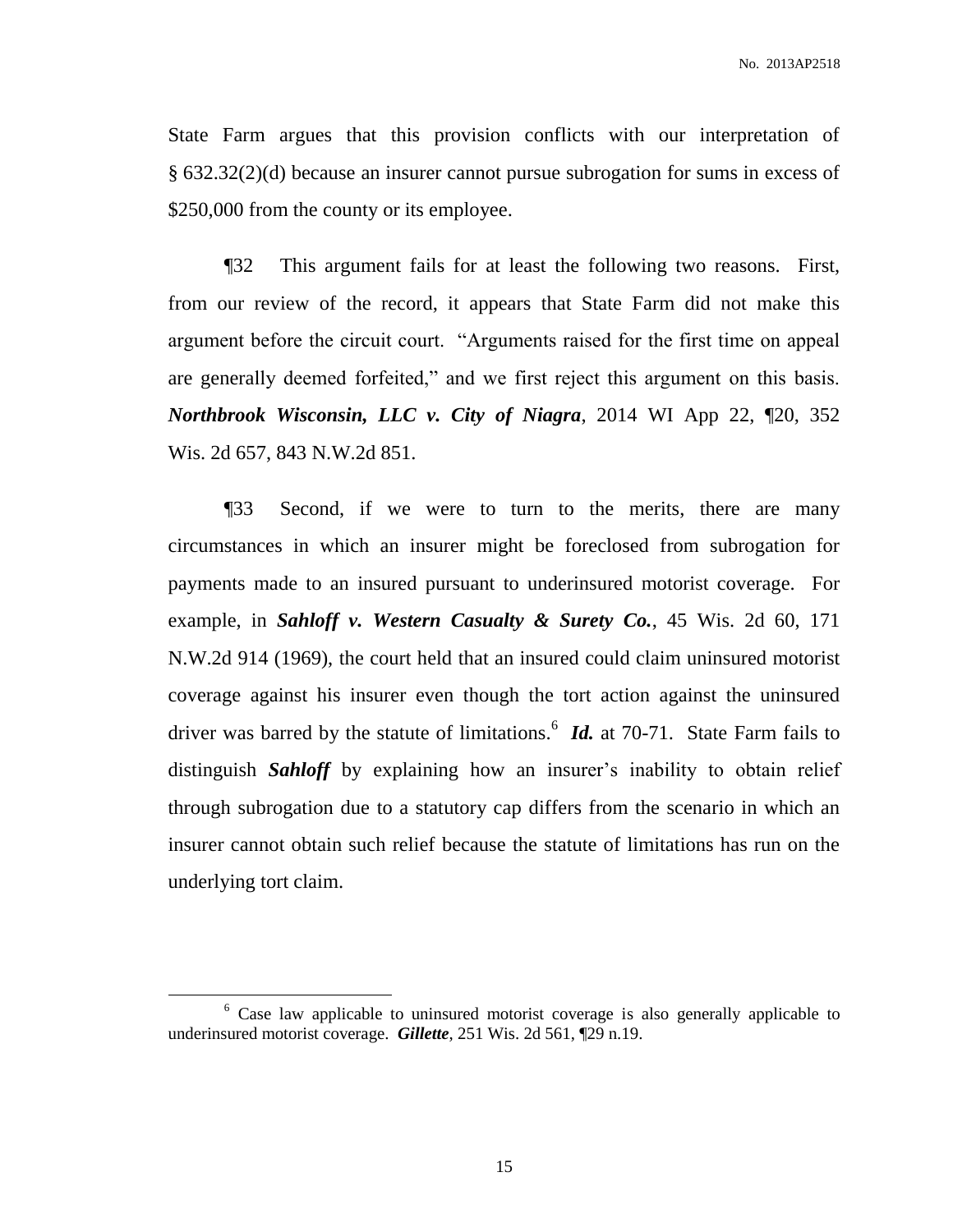¶34 We turn to State Farm's third argument, that our interpretation of "legally entitled to recover" would produce absurd results when applied to other areas of tort law. State Farm asserts that our interpretation

> would enable an insured, whose contributory negligence was equal to the causal negligence of the tortfeasor, to recover one-half of the insured's total damages from the tortfeasor (or the tortfeasor's liability insurer) and, in addition, to recover the other half (the portion the insured never had a legal right to recover) as underinsured motorist benefits.

State Farm also asserts that our interpretation would allow an insured to recover in excess of the \$350,000 statutory cap for loss of society and companionship damages through his or her underinsured motorist coverage, and to recover from an insurer for workers compensation despite exclusivity mandates. According to State Farm, "[t]here is no proper basis on which to distinguish the municipal limit from these other limits on tort liability."

¶35 The problem with State Farm's argument is that it ignores the language from *Gillette*, discussed above, that "the phrase 'legally entitled to collect' arises in a variety of issues," and that "each issue as presented by a particular case must be analyzed separately to determine whether the insurance company should be treated the same as or different than an underinsured motorist." *See Gillette*, 251 Wis. 2d 561, ¶40. The *Gillette* court further opined that

> an insurance company does not, for all purposes, stand in the shoes of the tortfeasor in a lawsuit between an insurance company and the insured. The insurance company cannot take advantage of all the defenses available to an underinsured motorist.

*Id.*, ¶36.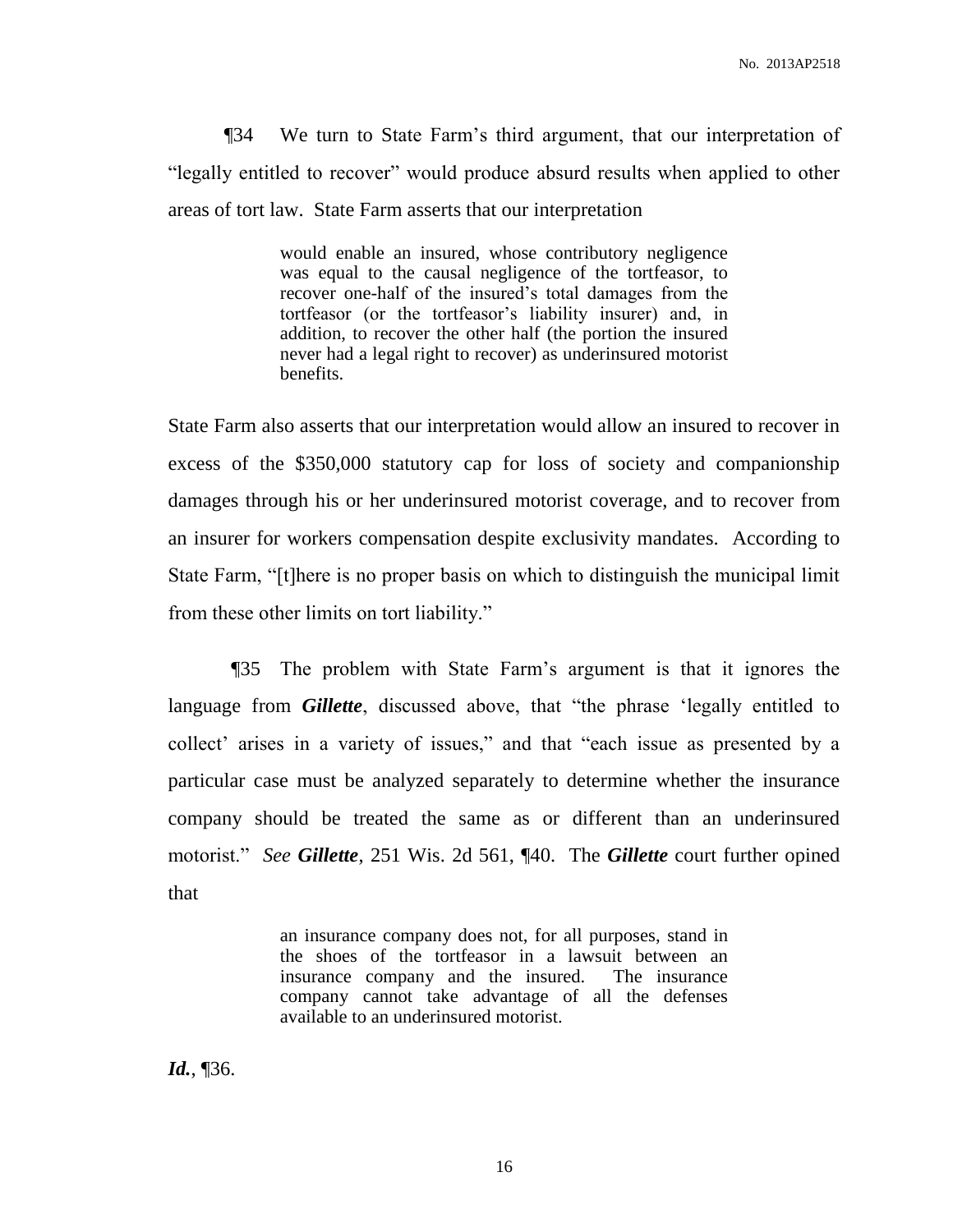¶36 Thus, whether the phrase "legally entitled to recover" will require that an insurer retain all the defenses available to a tortfeasor will depend on the particulars. In the case of governmental liability caps, the purpose of such caps supports our application of the phrase "legally entitled to recover." The purpose behind governmental immunity statutes is plainly to protect the public purse, and not to reduce payouts by insurers to those injured through the negligence of government employees. *See Pries v. McMillon*, 2010 WI 63, ¶20, 326 Wis. 2d 37, 784 N.W.2d 648. The purpose of the cap bears no relation to an insured's underinsured motorist coverage. We conclude that in this particular context State Farm does not stand in the shoes of the negligent tortfeasor.

¶37 Thus, in the context of a case involving the statutory municipal liability cap, we conclude that an insured is "legally entitled to recover" damages where he or she can demonstrate a claim for damages against a tortfeasor for which the insured is not fully compensated, despite the fact that all of these damages are not recoverable due to the statutory cap.<sup>7</sup>

<sup>&</sup>lt;sup>7</sup> We observe that courts from a number of other jurisdictions have addressed similar underinsured motorist coverage statutes and insurance policies providing underinsured motorist coverage and have determined that an insured is "legally entitled to recover" damages up to his or her policy limits through his or her underinsured motorist coverage where the damages recoverable from a tortfeasor are capped by statute. *See, e.g.*, *Cincinnati Ins. Co. v. Trosky*, 918 N.E.2d 1, 9 (Ind. Ct. App. 2009) ("[T]he sovereign immunity defense is not available to UIM carriers who argue that once the statutory cap has been paid by the governmental unit, the insured is no longer 'legally entitled to recover.'"); *Speer v. Farm Bureau Mut. Ins. Co.*, 226 P.3d 558 (Kan. Ct. App. 2010); *West Am. Ins. Co. v. Popa*, 723 A.2d 1 (Md. 1998); *Boradiansky v. State Farm Mut. Auto. Ins. Co.*, 156 P.3d 25 (N.M. 2007); *but see Kendall v. United Servs. Auto. Ass'n*, 23 So.3d 1119 (Ala. 2009); *Matarese v. New Hampshire Mun. Ass'n Prop. Liab. Ins. Trust, Inc.*, 791 A.2d 175 (N.H. 2002).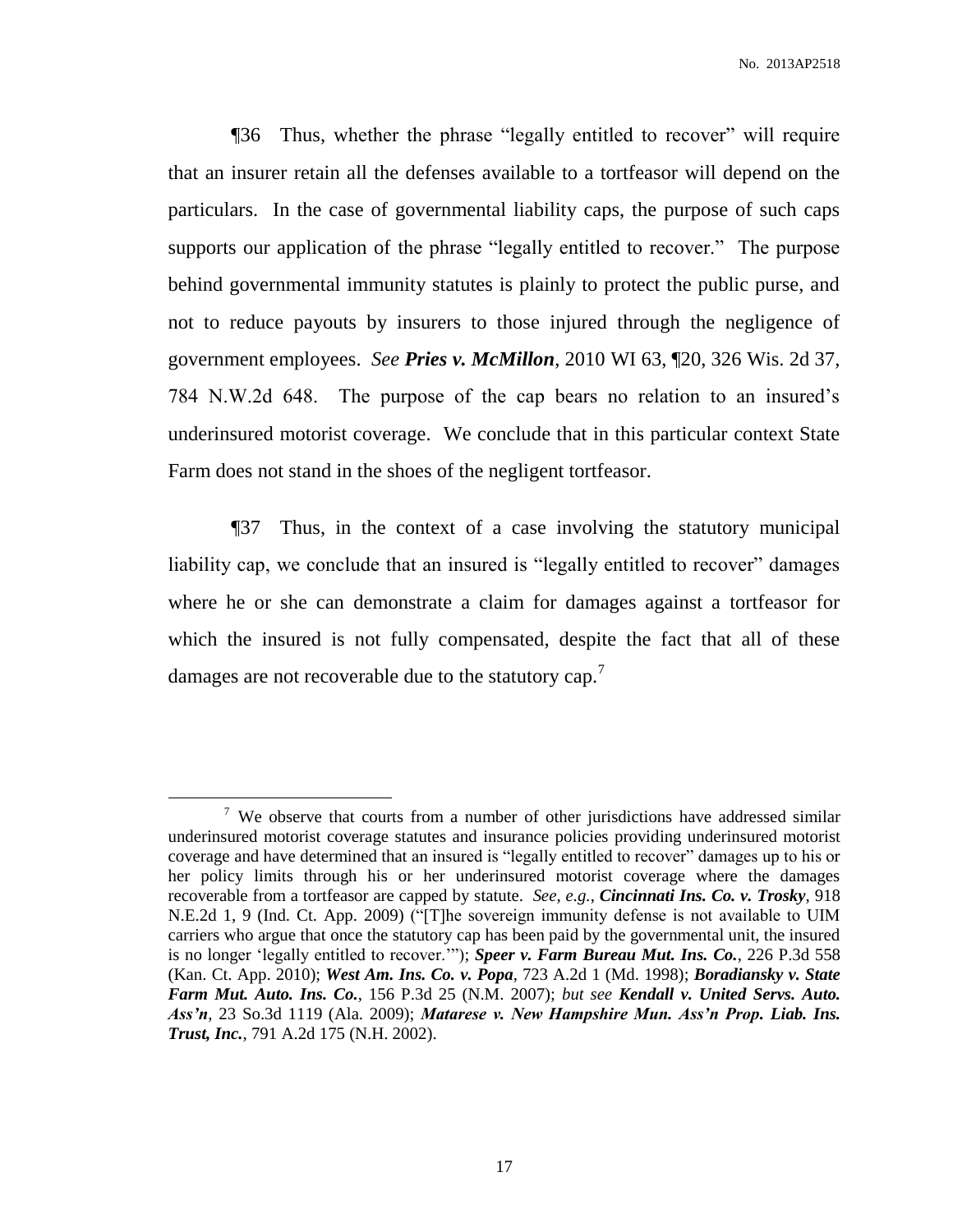### *II. Exclusion for Government Vehicles*

¶38 State Farm argues that a separate, independent basis for affirming the circuit court's grant of summary judgment is that the Hunts' policy explicitly excluded government vehicles from the definition of an underinsured motor vehicle. The Hunts disagree for two reasons. First, they argue that an endorsement to their policy does not include the exclusion for government vehicles. Second, even if the endorsement does include this exclusion, this exclusion is void because it restricts the coverage required pursuant to WIS. STAT. § 632.32(4)(a)2m. Because we agree with the Hunts that State Farm cannot exclude government vehicles in a manner that restricts underinsured motorist coverage as mandated by § 632.32, we address only the second argument.

¶39 State Farm argues that pursuant to WIS. STAT. § 632.32(5)(e), an exclusion to the definition of an underinsured motor vehicle for any government owned vehicle is not prohibited. This subsection states:

> A policy may provide for exclusions not prohibited by sub. (6) or other applicable law. Such exclusions are effective even if incidentally to their main purpose they exclude persons, uses or coverages that could not be directly excluded under sub. (6)(b).

State Farm argues that because the exclusion for government vehicles is not prohibited by § 632.32(6) and does not violate applicable law, it is valid.

¶40 We agree with State Farm that the exclusion for government vehicles is not explicitly prohibited by WIS. STAT. § 632.32(6). However, we disagree that it does not violate other applicable law.

¶41 This court previously rejected an argument similar to State Farm's in *Trampf*, addressing the validity of an uninsured motorist policy limiting recovery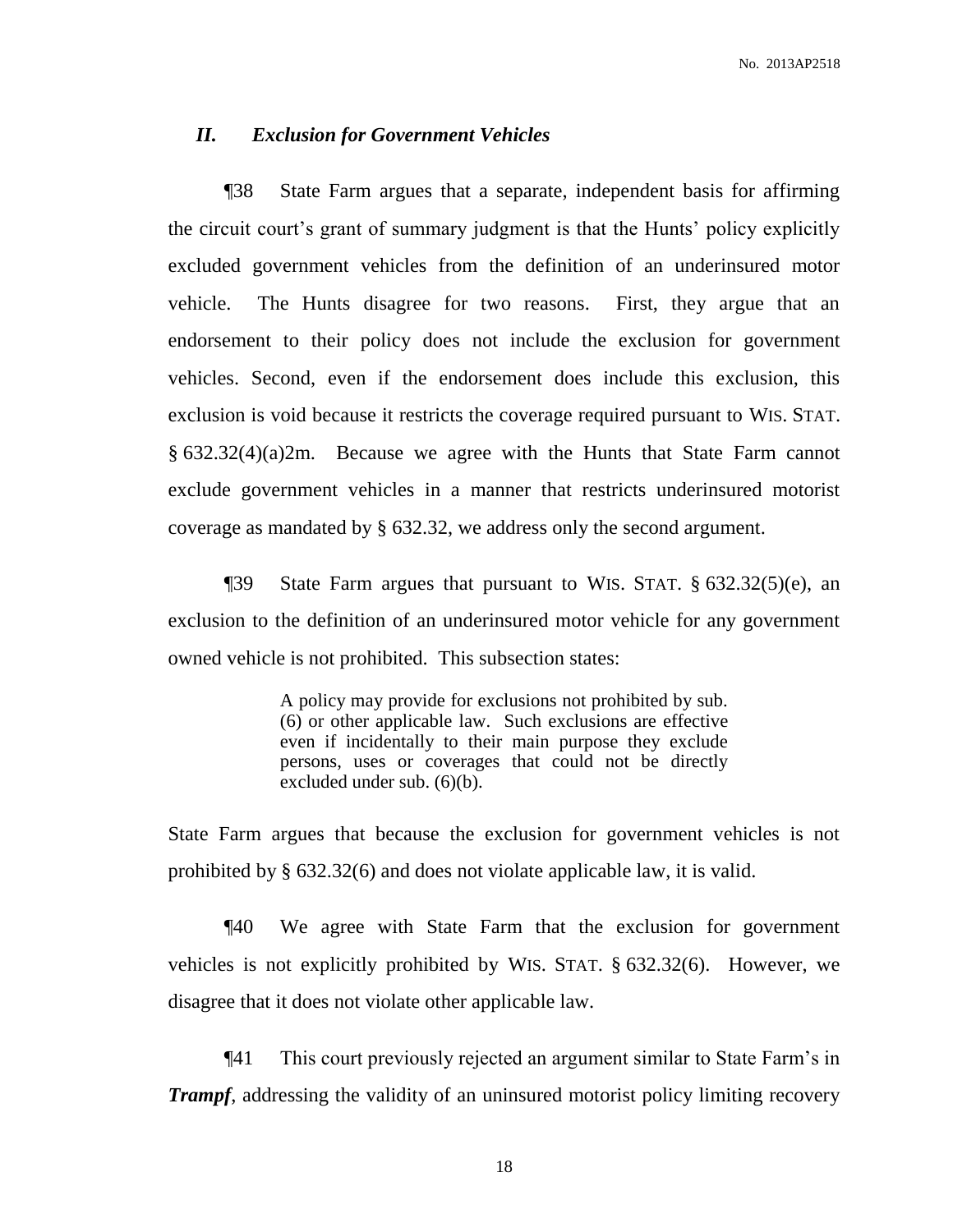No. 2013AP2518

to an insured who is "hit" or "struck" by an uninsured motor vehicle. *See Trampf*, 199 Wis. 2d at 384-85. The version of WIS. STAT. § 632.32 in place at the time the court decided *Trampf* mandated coverage for uninsured vehicles. *See* WIS. STAT. § 632.32(4) (1995-96). As here, the insurer argued that, pursuant to §  $632.32(5)$ (e),<sup>8</sup> an insurer could provide exclusions not prohibited by law, and nothing in § 632.32 prohibited limiting insurability to instances in which a person is "hit" or "struck." *See Trampf*, 199 Wis. 2d at 386-87. The *Trampf* court rejected this argument, explaining that "[a]n insurance policy may expand but not reduce the coverage required by [WIS. STAT. § 632.32(4)]." *Id.* at 386. "The words 'hit' and 'struck' act to reduce the amount of coverage mandated by § 632.32(4)" and, thus, the policy language was invalid. *Id.* at 386-87.

¶42 As in *Trampf*, the exclusion here in fact violates other applicable law, namely, WIS. STAT. § 632.32(4), which requires, in pertinent part, underinsured motorist coverage for "*every policy of insurance* … with respect to *any owned motor vehicle* registered … in this state against loss resulting from liability imposed by law for bodily injury." *See* § 632.32(4)(a), (a)2m. (emphasis added). This subsection requires that underinsured motorist coverage applies in all cases, and excluding coverage for government vehicles violates that applicable law.

¶43 State Farm does not attempt to distinguish *Trampf*. Instead, State Farm cites to *Progressive Northern Insurance Co. v. Hall*, 2006 WI 13, 288

<sup>8</sup> Although in *Trampf v. Prudential Property & Casualty Co.*, 199 Wis. 2d 380, 544 N.W.2d 596, the court interpreted an earlier version of WIS. STAT. § 632.32(5)(e), the language at issue was the same as the language at issue here.